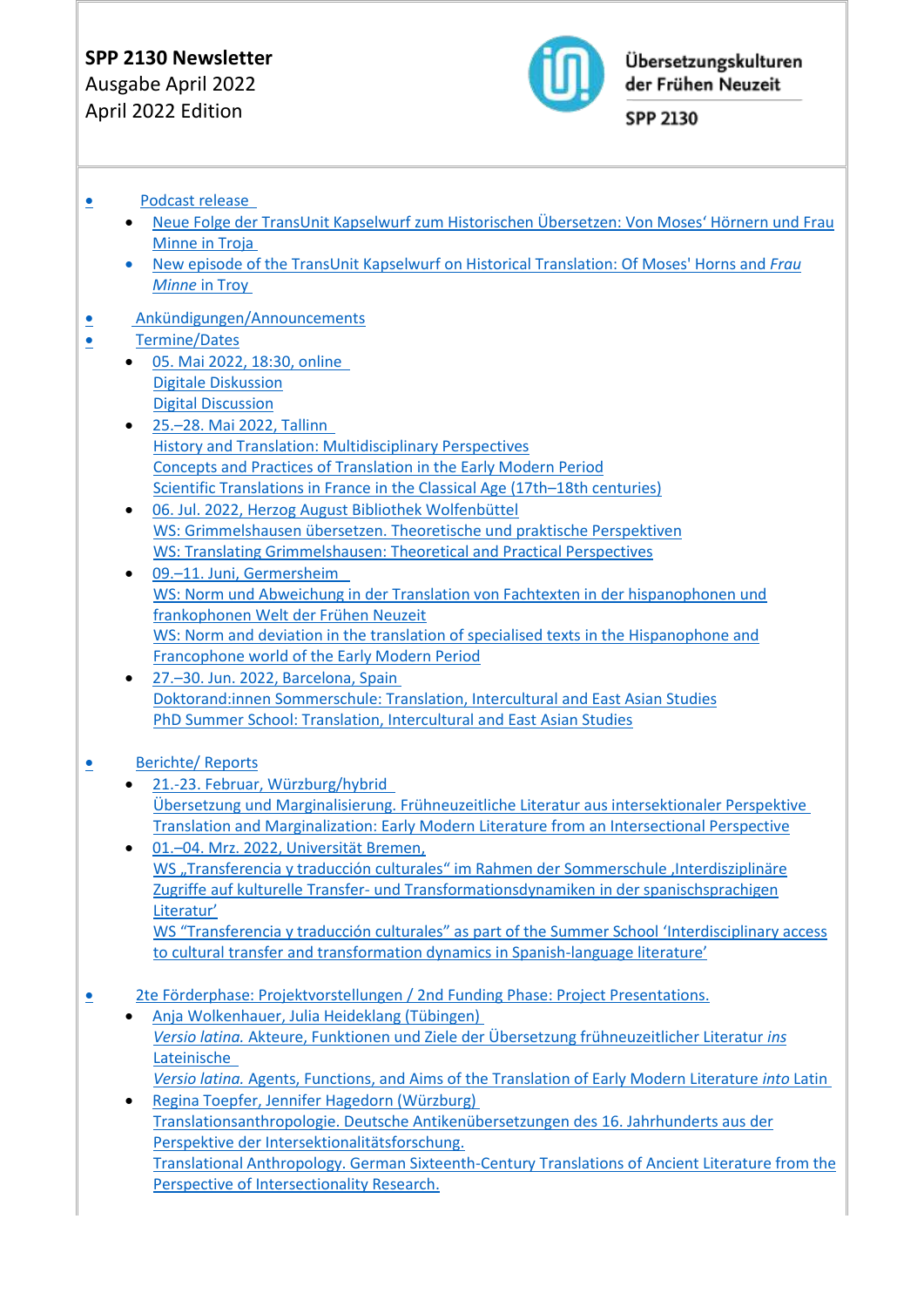• [Publikationen/Publications.](#page-9-0) 

- [Greilich: Jenseits der Gewissheiten?! \(Beyond Certainties?!\)](#page-9-1)
- Parina, Poppe: Translating into Welsh

Sehr geehrte Leser:innen, liebe Kolleginnen und Kollegen,

zum Start in ein neues Semester finden Sie in dieser Ausgabe eine weitere Folge des Podcasts unserer TransUnit 'Kapselwurf' und den Hinweis auf ein internationales Forschungsnetzwerk 'History and Translation Network', auf dessen Gründungskonferenz das SPP 2130 mit gleich zwei eigenen Panels vertreten sein wird. Besonders aufmerksam machen möchten wir Sie auf den Workshop "Grimmelshausen übersetzen", den unser Mercator Fellow Levy Bastos (Rio de Janeiro, UERJ) Anfang Juli anbieten wird.

Wie immer bedanken wir uns herzlich bei unseren Beiträger:innen! Die nächste Newsletter-Ausgabe erscheint im Juni; Ankündigungen in deutscher und englischer Sprache erbitten wir bis zum **31. Mai 2022.**

Herzliche Grüße Regina Toepfer und Annkathrin Koppers

///

Dear readers and colleagues,

In this edition of the newsletter we usher in the new university semester with a further episode of our TransUnit 'Kapselwurf' podcast. We will also let you know about an international research hub called the 'History and Translation Network'. SPP 2130 will be represented at its founding conference with not one, but two panels of its own. And we would like to draw your attention in particular to the workshop "Grimmelshausen übersetzen" ('Translating Grimmelshausen'), which our Mercator Fellow, Levy Bastos (Rio de Janeiro, UERJ), is offering in early July.

As always, we are very grateful to our contributors! The next issue of the newsletter will be out in June. Please send your announcements in German and English by **31 May 2022**.

Warm regards, Regina Toepfer and Annkathrin Koppers

# <span id="page-1-0"></span>**<sup>1</sup>** Podcast release

### <span id="page-1-1"></span>Neue Folge der TransUnit [Kapselwurf](https://www.spp2130.de/index.php/kapselwurf/) zum Historischen Übersetzen: Von Moses' Hörnern und Frau Minne in Troja

Übersetzen hat es schon lange vor unserer Zeit gegeben. Auch in der Frühen Neuzeit war die Tätigkeit an sich nichts Neues: Bereits Menschen wie Cicero oder der heilige Hieronymus haben nicht nur selbst übersetzt, sondern auch ausführlich darüber reflektiert, wie sie dabei vorgegangen sind. Doch auch in der fernen Vergangenheit waren die Übersetzenden nicht ohne Fehler, was die ein oder andere Kuriosität zur Folge hatte. Wieso bekam zum Beispiel Moses auf einmal Hörner? Was haben mittelalterliche Ritter in Troja zu suchen? Und soll wirklich ein Kamel durch ein Nadelöhr passen?

Der Kapselwurf-Podcast ist zurück, Folge Nummer 3 ist nun online! Diesmal geht es um Übersetzung, die in der fernen Vergangenheit stattgefunden hat. Eine besondere Rolle spielen dabei Übersetzungen der Bibel, die nicht nur in der Vergangenheit, sondern auch heute noch ein intensiv diskutiertes Thema darstellen. Außerdem geht es darum, wie man sich historischen Übersetzungen wissenschaftlich nähern kann –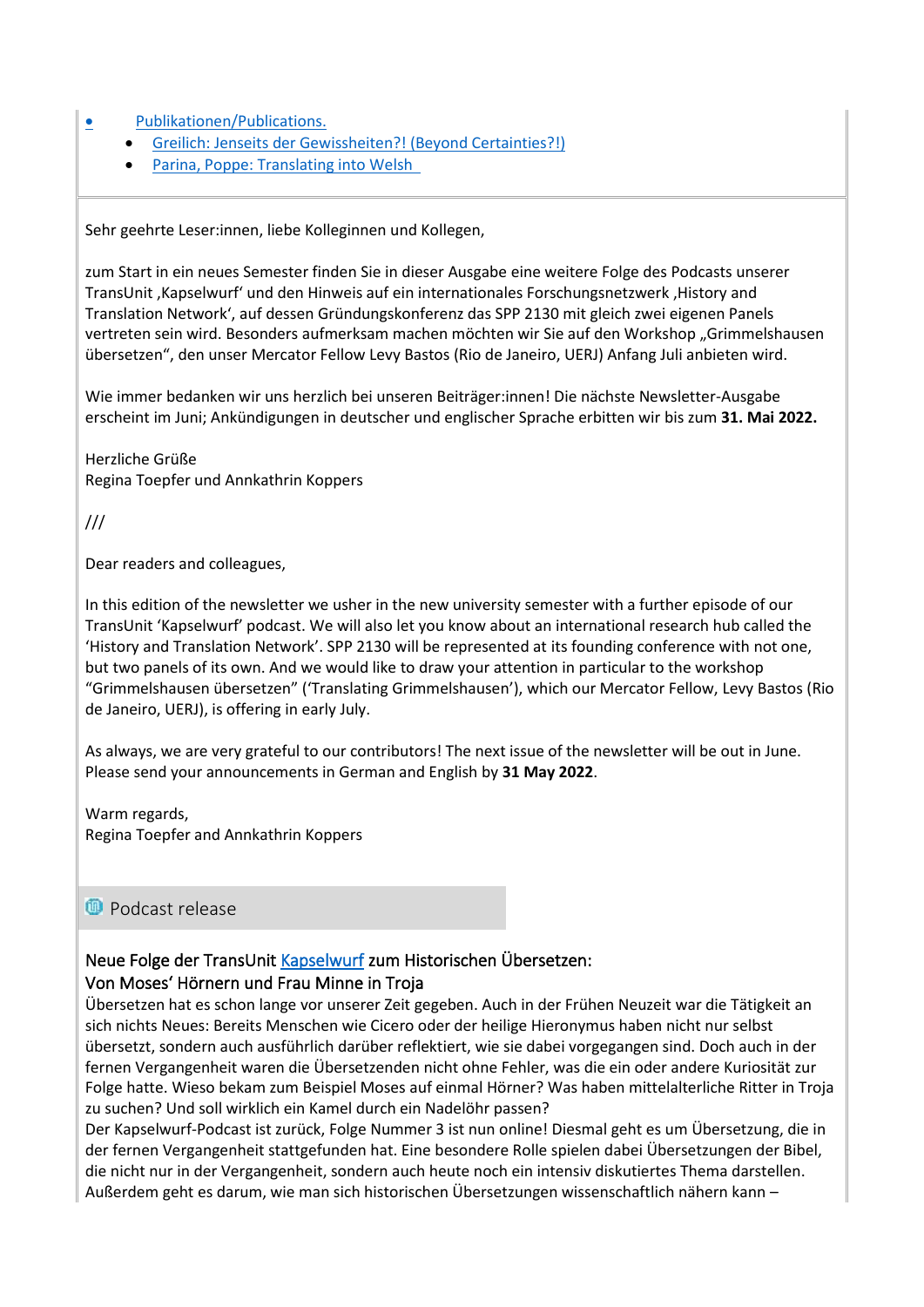insbesondere dann, wenn man deren Urheber:innen nicht mehr fragen kann, wie sie vorgegangen sind und was sie sich beim Übersetzen eigentlich gedacht haben.

Wie immer hörbar via [SPP-Webseite,](https://www.spp2130.de/index.php/kapselwurf/) bei [Spotify](https://open.spotify.com/show/4JzS22Q5CPjUgcfk8ufyFV) oder [Apple Podcasts.](https://podcasts.apple.com/de/podcast/kapselwurf-podcast/id1542206456)

///

# <span id="page-2-0"></span>New episode of the TransUnit [Kapselwurf](https://www.spp2130.de/index.php/en/kapselwurf-2/) on Historical Translation:

# Of Moses' Horns and *Frau Minne* in Troy

People have been translating since long before our time. Even in the early modern period, the activity itself was nothing new: it was already people like Cicero or St. Jerome who did not only translate texts themselves, but also reflected in detail on what exactly they were doing in the process. But even in the distant past, translators were not without mistakes, which resulted in quite a few curiosities. For example, where did Moses suddenly get a pair of horns from? What are medieval knights doing in Troy? And is it really a camel that is supposed to go through the eye of a needle?

The TransUnit Kapselwurf is back and the third episode of their podcast is now online (in German)! This time, it is about translation that took place in the distant past. Bible translations play a special role in this topic, since they are an intensely debated subject not only in the past, but also today. In addition, we will discuss how historical translations can be approached scientifically - especially when it is no longer possible to ask their authors how they proceeded and what thoughts were going through their heads while they were translating.

Available, as always, via the [SPP website,](https://www.spp2130.de/index.php/en/kapselwurf-2/) [Spotify](https://open.spotify.com/show/4JzS22Q5CPjUgcfk8ufyFV) or [Apple Podcasts.](https://podcasts.apple.com/de/podcast/kapselwurf-podcast/id1542206456)

# <span id="page-2-2"></span><span id="page-2-1"></span>**<sup>1</sup>** Ankündigungen/Announcements

**<sup>1</sup>**Termine/Dates

# <span id="page-2-3"></span>05. Mai 2022, 18:30, online

### <span id="page-2-4"></span>Digitale Diskussion

Bei diesem Treffen setzen wir die Projektvorstellungen zunächst mit einem neuen SPP-Projekt fort: Anja Wolkenhauer (Tübingen) wird zusammen mit Julia Heideklang ihr Projekt "[Versio latina](https://www.spp2130.de/index.php/versio-latina-2/): Akteure, Funktionen und Ziele der Übersetzung frühneuzeitlicher Literatur *ins* Lateinische" vorstellen. Darauf folgen Regina Toepfer und Jennifer Hagedorn, die die Weiterentwicklung der "[Translationsanthropologie.](https://www.spp2130.de/index.php/translationsanthropologieii/) Deutsche Antikenübersetzungen des 16. Jahrhunderts aus der Perspektive der Intersektionalitätsforschung" präsentieren werden (Abstracts siehe unten).

///

# <span id="page-2-5"></span>Digital Discussion

At this meeting, we will first continue the project presentations with a new SPP project: Anja Wolkenhauer (Tübingen) will present her project "*[Versio latina](https://www.spp2130.de/index.php/en/versio-latina/)*: Agents, Functions, and Aims of the Translation of Early Modern Literature *into* Latin" together with Julia Heideklang. Followed by Regina Toepfer and Jennifer Hagedorn, who will present the new orientation of "[Translational Anthropology.](https://www.spp2130.de/index.php/en/translational-anthropologyii/) German Sixteenth-Century Translations of Ancient Literature from the Perspective of Intersectionality Research" (Abstracts see below).

# <span id="page-2-6"></span>25.–28. Mai 2022, Tallinn

# <span id="page-2-7"></span>History and Translation: Multidisciplinary Perspectives

Das neue internationale und interdisziplinäre Netzwerk steht allen interessierten Wissenschaftler:innen offen, die sich für die Geschichte des Übersetzens und Dolmetschens interessieren. Ziel ist, die Sichtbarkeit der Übersetzungs- und Dolmetschgeschichte zu erhöhen und den Dialog zwischen allen Wissenschaftler:innen mit entsprechenden Forschungsinteressen, unabhängig von ihrem disziplinären Hintergrund, zu fördern (mehr zum [Netzwerk](https://historyandtranslation.net/) und seine[n Zielen\)](https://historyandtranslation.net/aims-and-objectives/).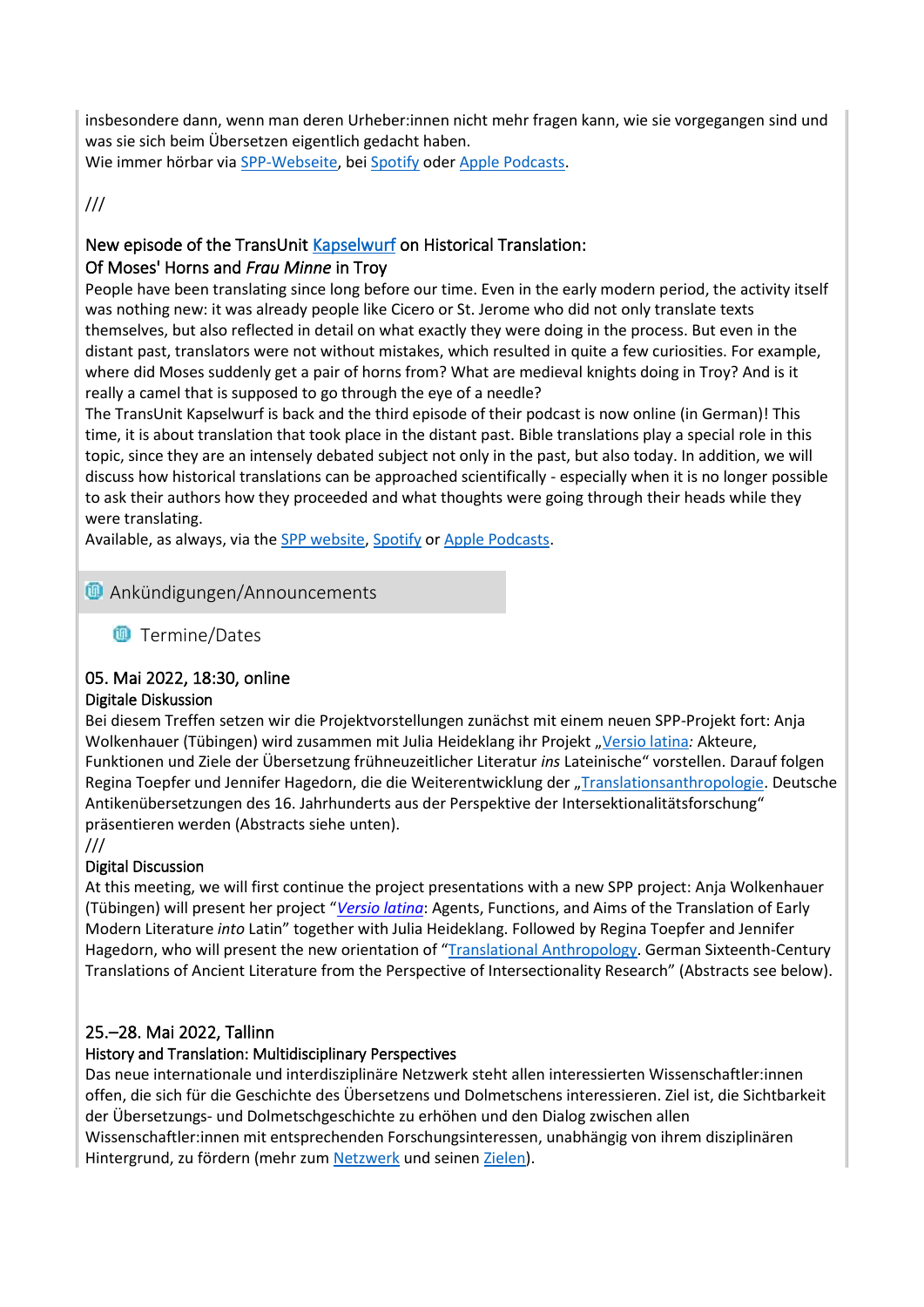Für die Eröffnungskonferenz waren Beiträge erbeten, in denen Übersetzung sowohl eine konstitutive Kategorie der historischen Analyse als auch eine historisch spezifische Praxis ist. Das vollständige Programm wir[d hier](https://konverentsikeskus.tlu.ee/en/htn-conference-2022/programme) veröffentlicht, wir verraten aber gern schon, dass das SPP mit zwei Panels vertreten sein wird: ///

### History and Translation: Multidisciplinary Perspectives

The new international and interdisciplinary network is open to all scholars with an interest in the history of translation and interpreting. The aim is to enhance the visibility of translation and interpreting history and to promote dialogue between all scholars with such research interests, regardless of their disciplinary background (more on th[e network](https://historyandtranslation.net/) and its [aims\)](https://historyandtranslation.net/aims-and-objectives/).

The inaugural conference invited contributions in which translation is both a constitutive category of historical analysis and a historically specific practice. The full programme will be published [here,](file:///D:/Download/The%20full%20programme%20will%20be%20published%20here,%20but%20we%20are%20happy%20to%20reveal%20that%20the%20SPP%20will%20be%20present%20with%20two%20panels) but we are happy to reveal that the SPP will be present with two panels:

### <span id="page-3-0"></span>Concepts and Practices of Translation in the Early Modern Period

- Regina Toepfer: , Early Modern Translation Cultures'. Concepts and Methods of a German Priority Programme
- Irina Saladin: Translation as a Cartographic Practice. The Working Sketches of the Parisian Geographers Claude and Guillaume Delisle (c. 1700)
- Annkathrin Koppers: Translation is Power. Science Communication via and with Early Modern **Translations**

### <span id="page-3-1"></span>Scientific Translations in France in the Classical Age (17th–18th centuries)

- Andreas Gipper: On the role of translation in the formation of national scientific cultures
- Garda Elsherif: Translation, Commentary and the Differentiation of Production and *Re*production
- Robert Lukenda: Scientific Translations between the Classical and Modern Age in Italy. The Importance of France as a Cultural Model and of Italian Scientific Journals as Translation Agents.
- Caroline Mannweiler: Translation and the Formation of the Scientific Press with Particular Focus on French, German and English Examples from the 18th Century
- Diego Stefanelli: Towards a Prosopography of Scientific Translators in Early Modern France: French scientific translators from German and Italian (17th and 18th century)

# <span id="page-3-2"></span>06. Jul. 2022, Herzog August Bibliothek Wolfenbüttel

### <span id="page-3-3"></span>WS: Grimmelshausen übersetzen. Theoretische und praktische Perspektiven

SPP-Mercator Fellow Levy Bastos (Rio de Janeiro, UERJ) wird einen theoretischen und praktischen Einblick in das Übersetzen frühneuzeitlicher Literatur anhand von Hans Jacob Christoffel von Grimmelshausens Werk geben. Grimmelshausens Romane, vor allem sein *Simplicissimus Teutsch* sowie die Fortsetzung *Courasche*, gehören zu den wenigen Texten der deutschen Barockliteratur, die heute noch gelesen werden, auch dank einer vergleichsweise intensiven Übersetzungsgeschichte.

Einen Schwerpunkt der übersetzungsanalytischen Reflexion bildet die Auseinandersetzung mit der Courasche-Übersetzung von Levy Bastos ins brasilianische Portugiesisch. Das vorherrschende Interesse der Übersetzung von Bastos besteht darin, Grimmelshausens erzählte Welt so Portugiesisch sprechen zu lassen, dass ein (frühneuhoch-)deutscher 'Akzent' im Text bewahrt bleibt. Dies soll heutige Leserinnen und Leser dabei unterstützen, sich auf die historische Alterität der Barockzeit einzulassen. Zugleich geht Bastos auf der Ebene der Gegenwart als Zielkultur der Übertragung grundsätzlich davon aus, dass niemand in einem Vakuum von Ideen, Werten, Weltanschauungen übersetzen kann. Daher versteht er Übersetzen als politischen Akt, bei dem auch der Übersetzer von einer bestimmten Wahrnehmung der Realität und seiner spezifischen (sozialen) Position geleitet wird. Übersetzen heißt für Bastos darum entscheiden. Workshopsprache ist Deutsch. Interessierte sind herzlich eingeladen, sich bis zum **30. Mai 2022** bei Annkathrin Koppers [\(spp2130@uni-wuerzburg.de\)](mailto:spp2130@uni-wuerzburg.de) anzumelden.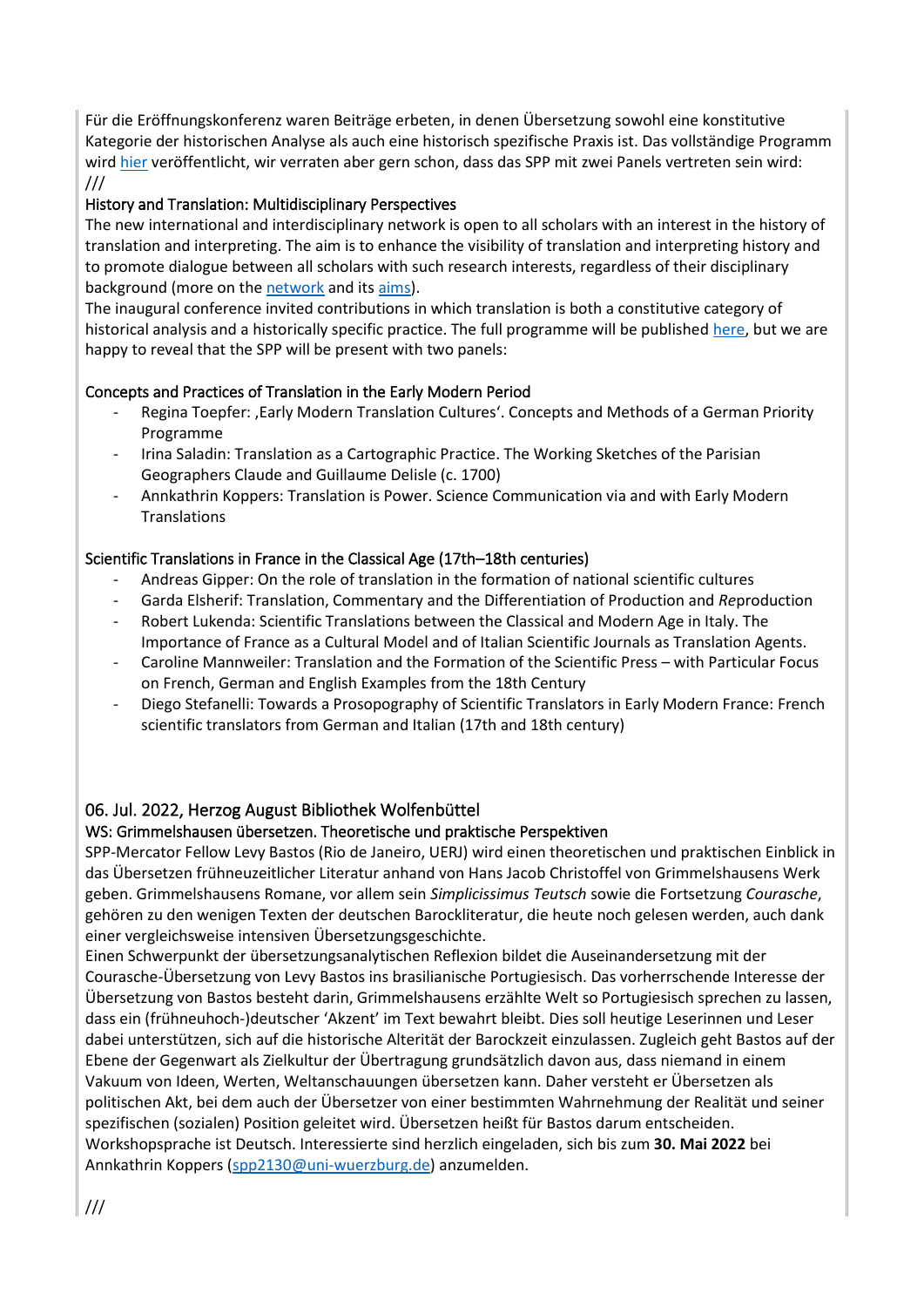### <span id="page-4-0"></span>WS: Translating Grimmelshausen: Theoretical and Practical Perspectives

Citing the oeuvre of Hans Jacob Christoffel von Grimmelshausen by way of illustration, SPP-Mercator Fellow Levy Bastos (Rio de Janeiro, UERJ) will provide theoretical and practical insights into the translation of Early Modern literature. Grimmelshausen's novels, and in particular his *Simplicissimus Teutsch* as well as its sequel *Courasche*, are among the few examples of German Baroque literature that are still read today, thanks in part to their relatively extensive translation history.

One focus of the analytical reflections will be Bastos's translation of *Courasche* into Brazilian Portuguese. Bastos set out to translate Grimmelshausen's narrative world into Portuguese in such a way as to retain the text's (Early Modern High) German character. The translation is thus intended to help present-day readers engage with the historical alterity of the Baroque period. At the same time, at the level of the present—as the translation's target culture—, Bastos proceeds on the fundamental assumption that no one can carry out a translation in a space devoid of ideas, values, and worldviews. On the contrary, he conceives of translating as a political act in which the translator is also guided by a certain perception of reality and their own specific (social) position. In Bastos's view, to translate therefore means to decide.

The workshop language is German. Interested persons are cordially invited to register with Annkathrin Koppers [\(spp2130@uni-wuerzburg.de\)](mailto:spp2130@uni-wuerzburg.de) by **30 May 2022**.

# <span id="page-4-1"></span>09.–11. Juni, Germersheim

### <span id="page-4-2"></span>WS: **Norm und Abweichung in der Translation von Fachtexten** in der hispanophonen und frankophonen Welt der Frühen Neuzeit

Spätestens mit Gideon Tourys vieldiskutiertem Buch *Descriptive Translation Studies and Beyond* ist die Problematik der Translationsnormen in den Mittelpunkt der historischen Translationsforschung gerückt. Dabei hat die Normenproblematik gleichzeitig eine signifikante Erweiterung erfahren. Neben der Frage nach den Leitlinien konkreter übersetzerischer Entscheidungen ist auf diese Weise auch diejenige nach den grundsätzlichen Parametern übersetzerischen Handelns (Zieltextorientierung versus

Ausgangstextorientierung) sowie vor allem nach den kulturellen Filtern in den Fokus gerückt, die die Auswahl der zu übersetzenden Texte steuern (Translationspolitik). Neben den Translationsnormen im engeren Sinne greifen für die Übersetzung von Fachtexten in und aus nicht ausgebauten Sprachen Fragen der Norm bereits bei der Abfassung des Ausgangstextes. Diese verweisen ihrerseits auf vorausgegangene Prozesse der Übersetzungen von Sprach-, Text- und Diskursnormen oder aber Verstöße gegen diese, die aus Übersetzungen resultieren.

Standen in den translationshistorischen Studien zur frühen Neuzeit in der Vergangenheit zumeist literarische, biblische oder philosophische Texte im Vordergrund des Interesses, so will die Tagung bewusst den Blick auf die Übersetzung von Fachtexten richten (vollständiges Programm anbei). ///

### <span id="page-4-3"></span>WS: Norm and deviation in the translation of specialised texts in the Hispanophone and Francophone world of the Early Modern Period

The publication of Gideon Toury's much-discussed book *Descriptive Translation Studies and Beyond* marked a turning point in positing the problem of norms in translation as central to historical approaches in translation studies. In the process, the problem of norms has been significantly extended. Thus, attention has been paid not only to the guidelines of particular translational decisions, but also to the fundamental parameters of translational activity (target orientation versus source orientation) and, above all, to the cultural filters that control the selection of texts for translation (translation policy). Moreover, when translating specialized texts into and from non-elaborated languages, questions of normative relevance, in addition to translational norms in the strict sense, already arise at the level of source text editing. They, in turn, refer to previous processes of translating linguistic, textual and discourse norms, or to violations of these norms that result from translations.

Whereas studies on the history of translation in early modern times used to focus on literary, biblical or philosophical texts, this conference will deliberately concentrate on the translation of specialized texts (full programme attached).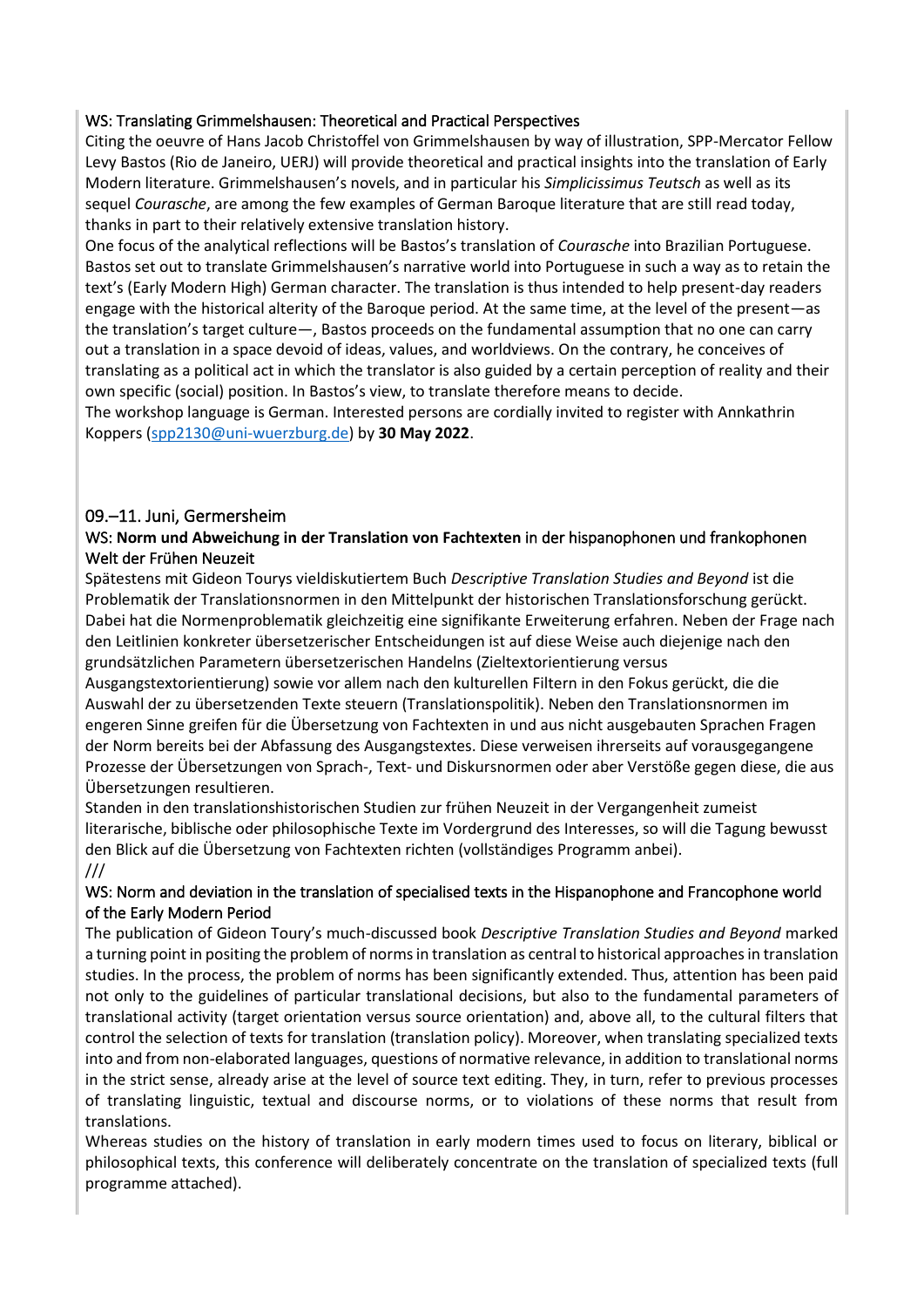# <span id="page-5-0"></span>27.–30. Jun. 2022, Barcelona, Spain

# <span id="page-5-1"></span>Doktorand:innen Sommerschule: Translation, Intercultural and East Asian Studies

### Bewerbungsfrist: 17. Juni 2022

Die PhD Summer School wird organisiert von der Abteilung für Übersetzen, Dolmetschen und Ostasienwissenschaften und findet an der Fakultät für Übersetzen und Dolmetschen der Universitat Autònoma de Barcelona (UAB) statt. Die einwöchige Sommerschule soll Spitzenforschung fördern, indem sie den Austausch von Ideen und Erfahrungen zwischen jungen Forschenden anregt und ein Forum bietet, in dem Student:innen und Dozent:innen Interessen und Erfahrungen austauschen können. Angeboten werden Seminare, Workshops und Tutorien mit international renommierten Wissenschaftler:innen. Die Schule umfasst auch die Teilnahme am 11. Internationalen Symposium für junge Forscher:innen in den Bereichen Übersetzen, Dolmetschen, interkulturelle Studien und Ostasienwissenschaften (1. Juli 2022).

Gastdozent:innen sind Florian Schneider (Politische Kommunikation in Ostasien, Universiteit Leiden), Kim Jihye (Koreanische Migration im Westen, University of Central Lancashire), Andrew Duchowski (Eye Tracking Experiments in VR: Eyes on 360 Video, Clemson University) und Aida Martínez Gómez (Forschungsmethoden in den Dolmetschwissenschaften, City University of New York). Arbeitssprachen sind Englisch und Spanisch [\(weitere Informationen\)](https://jornades.uab.cat/escola_doctorat/en).

///

### <span id="page-5-2"></span>PhD Summer School: Translation, Intercultural and East Asian Studies

Application deadline: 17 June, 2022.

The PhD Summer School is organized by the Department of Translation, Interpreting and East Asian Studies, and it will be held at the Faculty of Translation and Interpreting of the Universitat Autonoma de Barcelona (UAB). This week-long summer school aims at promoting quality research by encouraging the exchange of ideas and experiences amongst young researchers and providing a forum within which students and lecturers can share interests and experiences. The PhD Summer School offers seminars, workshops and tutorials with internationally renowned scholars. The School also includes attendance and participation in the 11th International Symposium for Young Researchers in Translation, Interpreting, Intercultural Studies and East Asian Studies (1st July 2022). Guest Lecturers are Florian Schneider (Political Communication in East Asia, Universiteit Leiden), Kim Jihye (Korean Migration in the West, University of Central Lancashire), Andrew Duchowski (Eye Tracking Experiments in VR, Clemson University), and Aida Martínez Gómez (Metodología de investigación en Estudios de Interpretación, The City University of New York). The summer school will be held in English and Spanish [\(further information\)](https://jornades.uab.cat/escola_doctorat/en).

# <span id="page-5-3"></span>**Berichte/ Reports**

# <span id="page-5-4"></span>21.-23. Februar, Würzburg/hybrid

# <span id="page-5-5"></span>Übersetzung und Marginalisierung. Frühneuzeitliche Literatur aus intersektionaler Perspektive

Die interdisziplinäre und internationale Tagung, die vom SPP-Projekt, [Translationsanthropologie](https://www.spp2130.de/index.php/translationsanthropologieii/)' (Regina Toepfer, Jennifer Hagedorn) organisiert wurde, fand hybrid im Burkardushaus in Würzburg statt. Die Vorträge in deutscher und englischer Sprache widmeten sich dem Themenfeld spätmittelalterlicher und frühneuzeitlicher Übersetzungen aus Perspektive der Intersektionalitätstheorie und boten dabei sowohl Fallstudien als auch grundlegende Überlegungen zur Theoriebildung und Umsetzbarkeit intersektionaler Forschungsansätze in historischen Geisteswissenschaften. Beiträge kamen dabei aus der Alt- und Neugermanistik, den Geschichtswissenschaften, den Translation Studies und der Musikwissenschaft.

Übersetzungen spiegeln und bestätigen die Normen der zielkulturellen Mehrheitsgesellschaft und ihrer machthabenden Instanzen, wohingegen Anliegen von Minderheiten unberücksichtigt bleiben und unkonventionelle, provozierende und konträre Positionen der Ausgangskultur ausgeblendet oder umgeschrieben werden. Im Fokus der Tagung stand demnach die Frage, wie frühneuzeitliche Übersetzungen mit marginalisierten Gruppen oder Figuren verfahren, unter welchen Voraussetzungen, Kriterien, Praktiken und Mechanismen Minderheiten, Benachteiligte und Unterlegene beim Übersetzen unsichtbar gemacht bzw. die Positionen von Privilegierten durch ihre hervorgehobene und standardsetzende Sichtbarkeit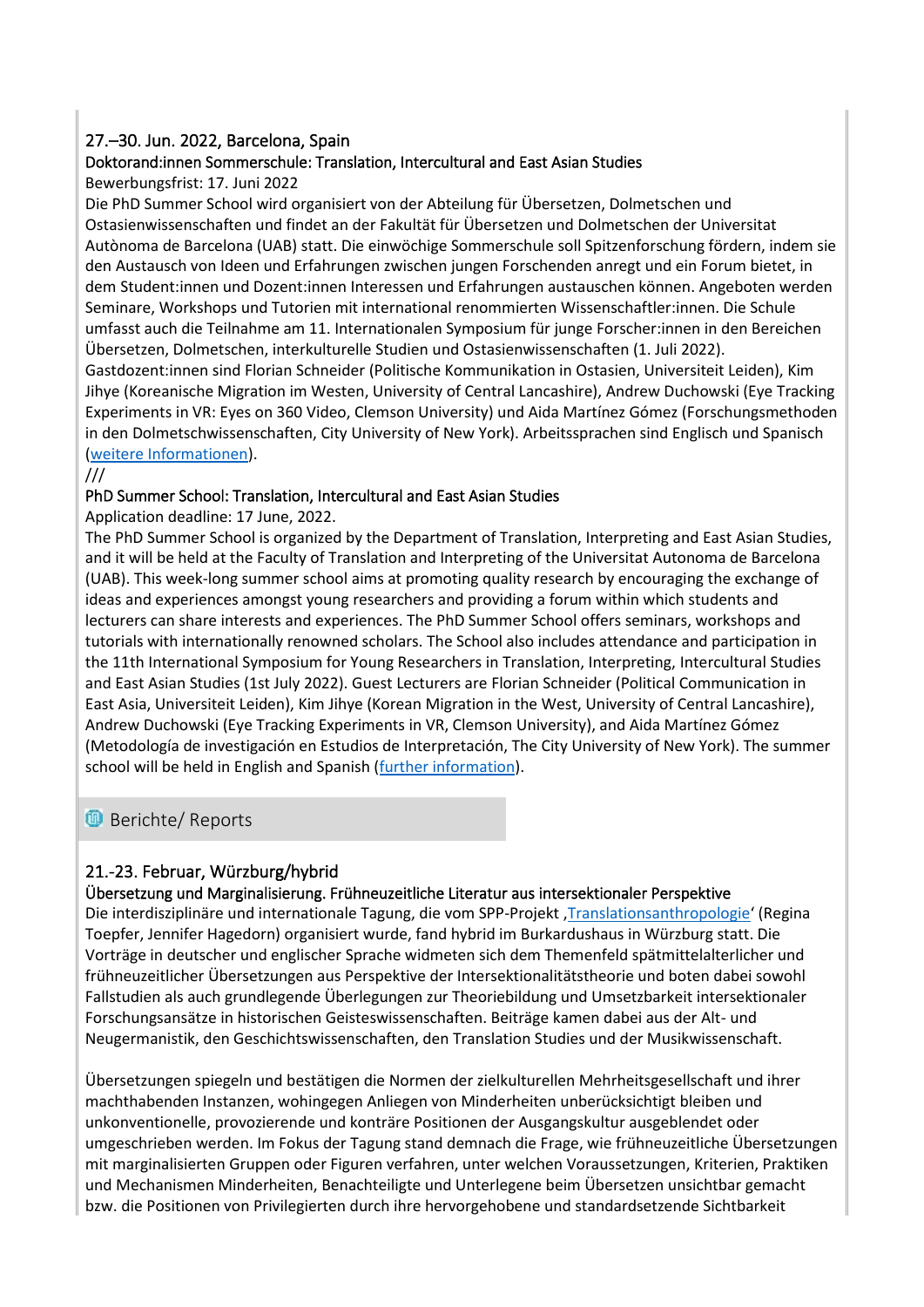gestärkt werden. Diese Frage wurde in literarischen Texten, aber auch in historischen Chroniken, Reiseberichten oder in der transkulturellen Wahrnehmung historischer Personen verfolgt. Die Vorträge und Diskussionen eröffneten ein breites Bild frühneuzeitlicher Übersetzungsverfahren, das nicht nur die normierende Funktion und die zentrale Rolle von Übersetzungen als konstitutiver Teile nationaler Identitäten und kultureller Diskurse zeigte, sondern auch die Fruchtbarkeit des intersektionalen Forschungsansatzes über theoretische Diskussionen hinaus bestätigen konnte.

Bereichert wurde das Programm durch die öffentliche Podiumsdiskussion , Wer darf übersetzen? Ein Gespräch über Sprache, Literatur und Identität', die in Kooperation mit der Domschule Würzburg organisiert wurde. Es diskutierten Kübra Gümüşay, Journalistin und Autorin des Bestsellers *Sprache und Sein*, der Schriftsteller, Lyriker und Übersetzer Lothar Quinkenstein sowie Regina Toepfer, Sprecherin des SPP 2130, über Zusammenhänge von Identität, Literatur und Übersetzung aus aktueller und historischer Perspektive. Moderiert wurde die Diskussion von Annkathrin Koppers.

#### ///

#### <span id="page-6-0"></span>Übersetzung und Marginalisierung: Frühneuzeitliche Literatur aus intersektionaler Perspektive (Translation and Marginalization: Early Modern Literature from an Intersectional Perspective)

This international interdisciplinary conference organized by the SPP project [Translational Anthropology](https://www.spp2130.de/index.php/en/translational-anthropologyii/) (Regina Toepfer, Jennifer Hagedorn) was held as a hybrid event in the Burkardushaus, Würzburg. The lectures in German and English addressed late medieval and early modern translations from the perspective of intersectional theory, providing both case studies and foundational reflections on developing theories and on the applicability of intersectional approaches to research in the historical humanities. The contributions came from the disciplines of Old and Modern German Studies, History, Translation Studies, and Musicology.

Translations reflect and confirm the norms of the majority culture in the target society and its ruling entities, while the concerns of minorities are neglected and any unconventional, provocative or contrary viewpoints in the source culture are suppressed or rewritten. The conference accordingly focused on the issue of how early modern translations dealt with marginalized groups or figures, and on the preconditions, criteria, practices and mechanisms by which minorities, disadvantaged people and those on the bottom rung of the ladder were rendered invisible, while the positions of the privileged were reinforced by their normatively prominent visibility. This question was explored in literary texts as well as in historical chronicles, travelogues, and the transcultural perception of historic figures. The lectures and discussions revealed a wide-ranging overview of early modern translation processes that not only presented the normativizing function and central role of translations as constitutive elements of national identities and cultural discourses, but also confirmed that the value of the intersectional approach to research is not confined to the level of theoretical discussion.

The programme was enhanced by the public panel discussion 'Wer darf übersetzen? Ein Gespräch über Sprache, Literatur und Identität' (Who is permitted to translate? A conversation about language, literature and identity'), which was organized in cooperation with Domschule Würzburg. The panellists Kübra Gümüşay, journalist and author of the bestseller *Sprache und Sein* (Speaking and Being), writer, poet and translator Lothar Quinkenstein, and Regina Toepfer, the SPP 2130 spokesperson, talked about the links between identity, literature and translation from historical and contemporary perspectives. The discussion was moderated by Annkathrin Koppers.

Bericht/Report: Jennifer Hagedorn

### <span id="page-6-1"></span>01.–04. Mrz. 2022, Universität Bremen,

<span id="page-6-2"></span>WS "Transferencia y traducción culturales" im Rahmen der Sommerschule "Acceso interdisciplinario a las dinámicas de transferencia cultural y transformación en la literatura hispanohablante" ('Interdisziplinäre Zugriffe auf kulturelle Transfer- und Transformationsdynamiken in der spanischsprachigen Literatur') Vom 1.-4. März 2022 veranstaltete PD Dr. Susanne Greilich (Regensburg) einen Workshop zum Thema "Transferencia y traducción culturales" ('Kulturtransfer und kulturelle Übersetzung') im Rahmen einer von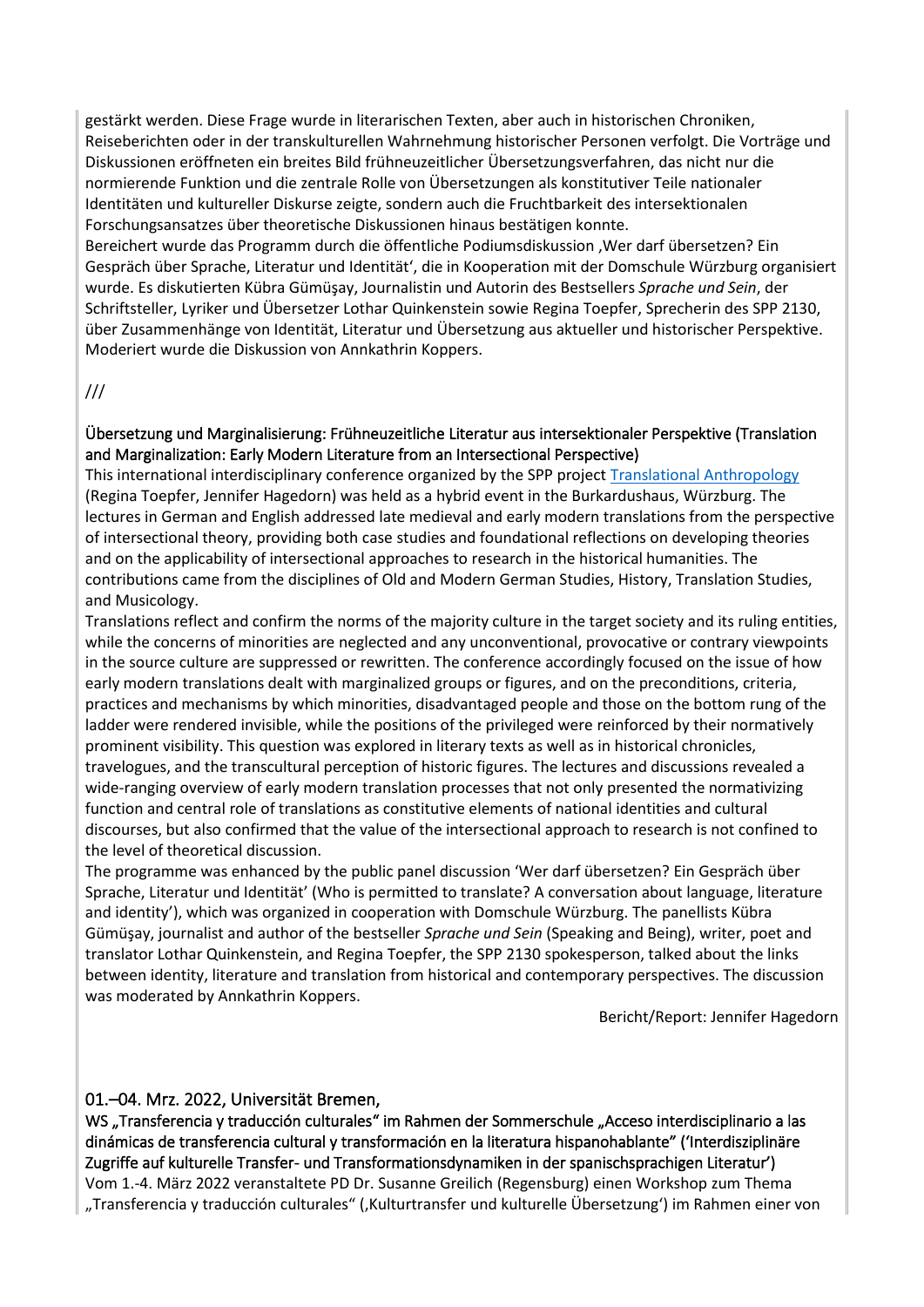Prof. Dr. Sabine Schlickers/Rebecca Kaewert (Bremen) und Prof. Dr. Inke Gunia/Anna-Lena Glesinski (Hamburg) organisierten Sommerschule an der Universität Bremen. Im Workshop präsentierte Frau Greilich Fragestellungen und erste Ergebnisse des SPP-Projektes '[Transatlantischer Wissenstransfer](https://www.spp2130.de/index.php/enzyklopaedismusii/) und kulturelle Übersetzungsdynamik: Textfiliationen, kulturelle Transformationen, (post-)koloniale Asymmetrien', das sie gemeinsam mit Prof. Dr. Hans-Jürgen Lüsebrink (Saarbrücken) leitet, und diskutierte sie mit Kolleg:innen und Nachwuchswissenschaftler:innen aus Europa und Lateinamerika.

Ausgehend von einem multidirektionalen Verständnis von Transfer- und Transformationsprozessen hatte sich die Sommerschule zum Ziel gesetzt, gesellschaftliche Phänomene des Wandels und des Transfers aus interdisziplinärer Perspektive theoretisch und praktisch zu konzeptualisieren, um davon ausgehend Impulse für eine innovative Literaturwissenschaft zu entwickeln. In insgesamt vier Workshops aus der Soziologie, den Übersetzungswissenschaften, Kulturwissenschaften und des Open Access Publishing, sowie Referaten und Projektvorstellungen aus dem Bereich der hispanistischen Literaturwissenschaft wurden neue, transdisziplinäre Perspektiven entwickelt. Mit insgesamt 24 Teilnehmer:innen aus Deutschland, den Niederlanden, Spanien, Argentinien und Chile war die hybride, viertägige Veranstaltung international besetzt. Die wissenschaftlichen Ergebnisse werden in einer Open Access-Publikation dokumentiert.

///

<span id="page-7-0"></span>WS "Transferencia y traducción culturales" as part of the Summer School "Acceso interdisciplinario a las dinámicas de transferencia cultural y transformación en la literatura hispanohablante" ('Interdisciplinary access to cultural transfer and transformation dynamics in Spanish-language literature')

From 1-4 March 2022, PD Dr Susanne Greilich (Regensburg) organized a workshop on "Transferencia y traducción culturales" ('Cultural Transfer and Translation') as part of a summer school organized by Prof. Dr Sabine Schlickers/Rebecca Kaewert (Bremen) and Prof. Dr Inke Gunia/Anna-Lena Glesinski (Hamburg) at the University of Bremen. In the workshop, Ms Greilich presented questions and initial results of the SPP project '[Transatlantic Knowledge Transfer](https://www.spp2130.de/index.php/en/encyclopaedismii/) and Cultural Translation Dynamics: Textual Filiations, Cultural Transformations, (Post-)Colonial Asymmetries', which she leads together with Prof Dr Hans-Jürgen Lüsebrink (Saarbrücken), and discussed them with colleagues and young scholars from Europe and Latin America. Based on a multidirectional understanding of transfer and transformation processes, the summer school aimed to conceptualize social phenomena of change and transfer from an interdisciplinary perspective, both theoretically and practically, in order to develop impulses for innovative literary studies. In a total of four workshops from sociology, translation studies, cultural studies and open access publishing, as well as papers and project presentations from the field of Hispanic literary studies, new, transdisciplinary perspectives were developed. With a total of 24 participants from Germany, the Netherlands, Spain, Argentina and Chile, the hybrid, four-day event was international. The scientific results will be documented in an open access publication.

Bericht/Report: Susanne Greilich

<span id="page-7-1"></span>**<sup>1</sup>2** 2te Förderphase: Projektvorstellungen / 2nd Funding Phase: Project Presentations

# <span id="page-7-2"></span>Anja Wolkenhauer, Julia Heideklang (Tübingen)

<span id="page-7-3"></span>*Versio latina.* Akteure, Funktionen und Ziele der Übersetzung frühneuzeitlicher Literatur *ins* Lateinische Das Projekt untersucht Übersetzungen vernakularer Literatur *ins* Lateinische, die in der Frühen Neuzeit im Druck erfolgreich waren. Es arbeitet komplementär zur bisherigen Forschung, indem es Latein als Ziel- und nicht als Ausgangssprache fokussiert und die neulateinische Übersetzung ins Zentrum stellt. Es zielt darauf, (1) die kulturellen Funktionen und ökonomischen Ziele der *versio latina* zu erschließen, (2) die besondere, durch Mehrfachreferenz geprägte Translationssituation des neuzeitlichen Übersetzens ins Lateinische zu beschreiben und theoretisch zu reflektieren, und mit beidem (3) die 'vergessene Latinität' der vernakularen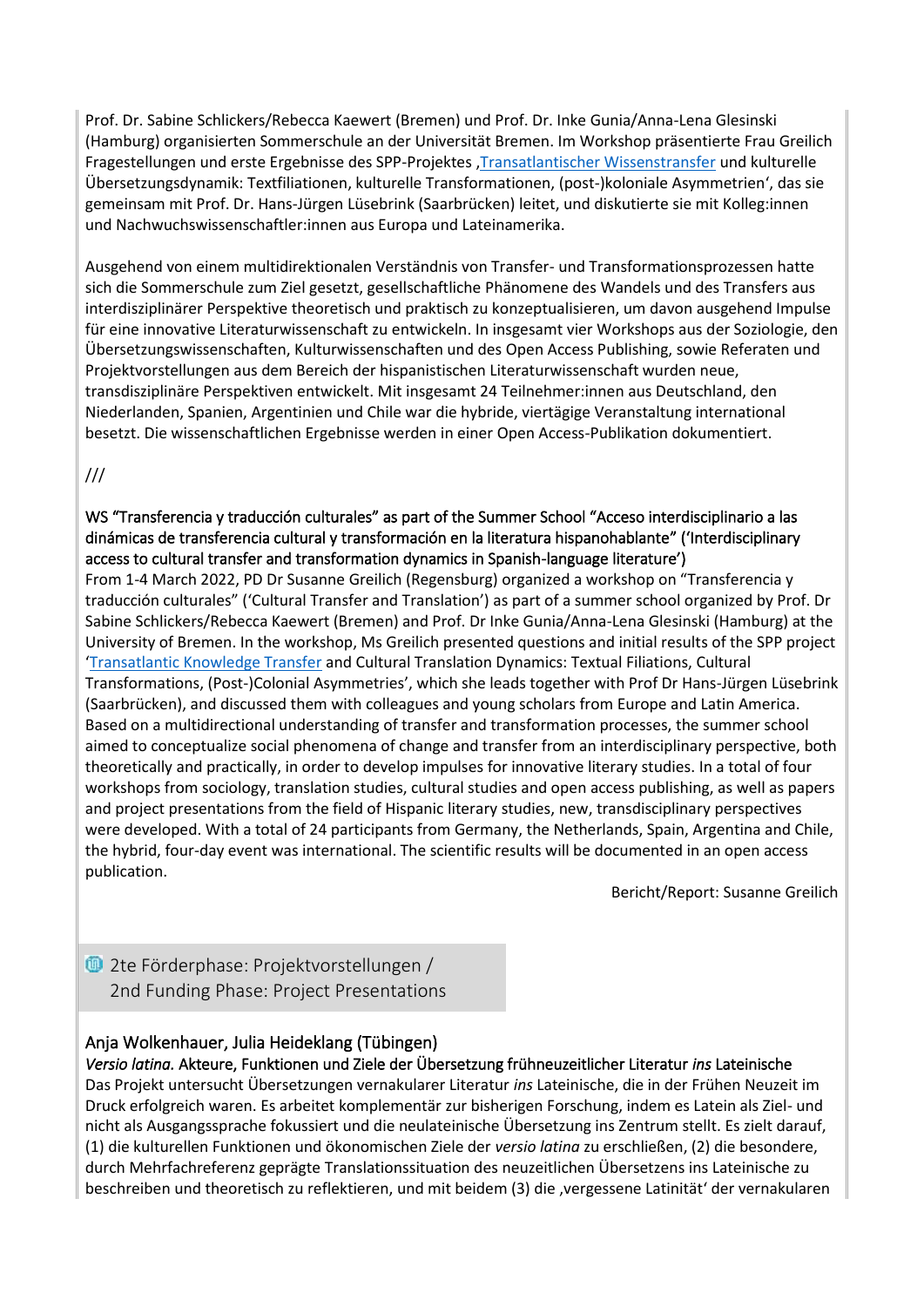Literatur ins Bewusstsein zu heben, die für die Internationalisierung des frühneuzeitlichen Literaturbetriebs und Buchhandels von größter Bedeutung war. Ziel ist es, ein relevantes internationales Textcorpus und seine Übersetzungskontexte skoposorientiert zu untersuchen. Die erzielten Ergebnisse sollen die *versio latina* als Komplementärphänomen zum Übersetzen aus dem Lateinischen und als Intermediärphänomen des globalen Austauschs kenntlich machen.

///

### <span id="page-8-0"></span>*Versio latina.* Agents, Functions, and Aims of the Translation of Early Modern Literature *into* Latin

This project investigates translations of vernacular literature *into* Latin that were successful in the Early Modern print market. It complements previous research on Early Modern literature by focusing on Latin as the target language rather than the source, with the emphasis on Neo-Latin translation. The project aims to (1) discover the cultural functions and economical objectives of the *versio Latina* and (2) describe and theoretically reflect on multiple references as a special characteristic of translation into Latin in the Early Modern age. Through (1) and (2) it seeks to raise awareness of (3) the 'forgotten Latinity' of vernacular literature which was crucially important for the internationalization of early modern literature as well as for the book trade. The project will investigate a relevant international text corpus and its translation contexts from the perspective of Skopos theory. The findings should reveal the *versio latina* to be a complementary phenomenon to the translation from Latin and an intermediary phenomenon of global cultural exchange.

# <span id="page-8-1"></span>Regina Toepfer, Jennifer Hagedorn (Würzburg)

### <span id="page-8-2"></span>Translationsanthropologie. Deutsche Antikenübersetzungen des 16. Jahrhunderts aus der Perspektive der Intersektionalitätsforschung

Übersetzungen sind anthropologische Entwürfe, die von Menschen für Menschen angefertigt werden und menschliche Angelegenheiten verhandeln. Von dieser Grundthese geht das Projekt aus und führt verschiedene Forschungsrichtungen zusammen: die kulturwissenschaftliche Übersetzungstheorie, die sozialwissenschaftliche Intersektionalitätstheorie und die literaturwissenschaftliche Humanismusforschung. In der zweiten Phase soll die an den deutschen Homer- und Ovid-Übersetzungen entwickelte Methode auf andere Antikenübersetzungen und verstärkt auf ihre sozialen Rezeptionsräume übertragen werden. In zwei eng aufeinander bezogenen Teilprojekten wird erforscht, wie in den Übersetzungen Machtverhältnisse etabliert, Identitätskategorien ausgebildet und Normen vermittelt werden. Untersucht werden einerseits die deutschen Übersetzungen der Komödien von Plautus und Terenz und andererseits die der Kirchenväter Basilius und Hieronymus. In den dramatischen und patristischen Texten werden Lebensentwürfe und Identitäten abgebildet, die im Epos fehlen, auch sind ihre deutschen Übersetzungen mit Schule und Kirche, Bühne und Kanzel institutionell unterschiedlich einzuordnen.

#### ///

### <span id="page-8-3"></span>Translational Anthropology. German Sixteenth-Century Translations of Ancient Literature from the Perspective of Intersectionality Research

The fundamental hypothesis of the project is that translations are key anthropological texts that are produced by humans and for humans in order to negotiate human issues. It combines numerous fields of research: the cultural theory of translation, the social theory of intersectionality, and the literary study of humanism.

The second phase applies the methodology developed for sixteenth-century German translations of the works of Homer and Ovid to other translations of ancient texts, placing an increased focus on their social contexts of reception. Two closely interrelated subprojects investigate how power relations are established, identity categories are formed, and norms are conveyed in these translations. The first subproject examines the German translations of comedies by Plautus and Terence, while the second looks at the German translations of the writings by church fathers Basil the Great and Jerome. The dramatic and patristic texts are rooted in distinct cultural contexts and depict ways of life and identities, which should not feature in epic poetry. In terms of their institutional ties, the German translations extend the scope of examination to include the realms of school and stage as well as church and pulpit respectively.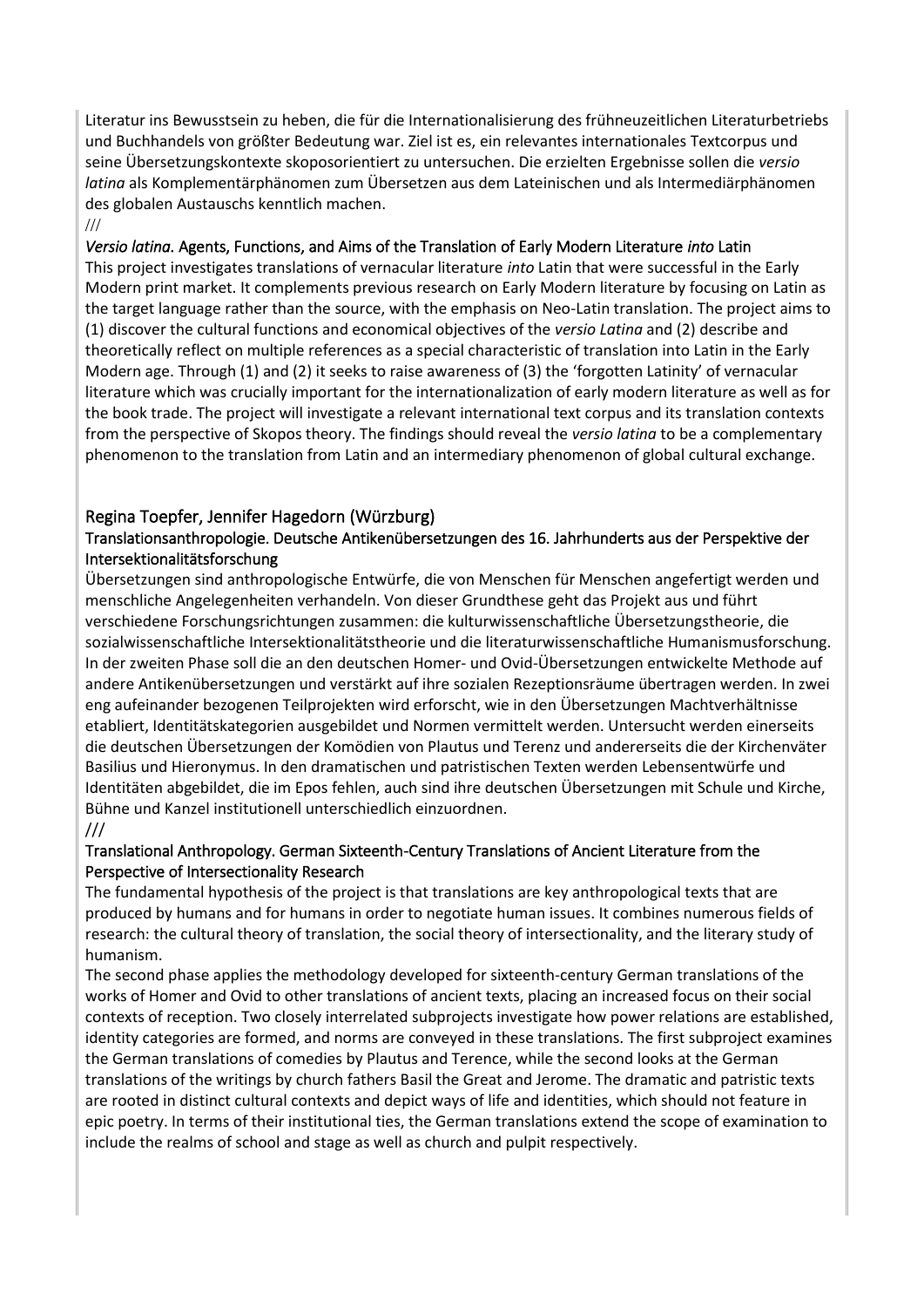# <span id="page-9-0"></span>**<sup>1</sup>** Publikationen/Publications

# <span id="page-9-1"></span>Greilich: Jenseits der Gewissheiten?! (Beyond Certainties?!)

Im atlantischen Raum, so der Tenor der Beiträge im Sammelband *Transatlantische Aufklärung*, werden die inneren Widersprüche des 18. Jahrhunderts mit besonderer Anschaulichkeit sichtbar, insofern sich hier Freiheit und Sklaverei, Gleichheit und Kolonialismus, Autonomie und Heteronomie kreuzen. Systematisch lesbar wird damit eine transatlantische Aufklärung, die durch die Zirkulation von Menschen, Waren, Texten und Ideen begründet wird. Susanne Greilich analysiert in ihrem Beitrag das Wissen über das präkolumbianische Amerika als Herausforderung und Motivator von Aufklärung in enzyklopädischen Werken des 18. Jhs.

///

The gist of the essays in the anthology *Transatlantische Aufklärung* (Transatlantic Enlightenment) is that in the Atlantic region the internal contradictions of the 18th century become particularly apparent whenever freedom and slavery, equality and colonialism, or autonomy and heteronomy intersect. It is thus possible to systematically decipher a transatlantic enlightenment that is rooted in the circulation of people, goods, texts and ideas. Susanne Greilich's article analyses knowledge in 18th-century encyclopaedic works about pre-Columbian America as both a challenge and motivation for enlightenment.

Greilich, Susanne. 2022. Jenseits der Gewissheiten – das Wissen über das amerikanische 'Andere' als Herausforderung und Motivator der Aufklärung in enzyklopädischen Werken des 18. Jahrhunderts. In *Transatlantische Aufklärung: Erfahrungen Von Identität und Alterität Im 18. Jahrhundert*, ed. Antonio Roselli and Hendrik Schlieper, 131–146. Boston: Brill.

### <span id="page-9-2"></span>Parina, Poppe: Translating into Welsh

In zwei Aufsätzen haben Elena Parina und Erich Poppe weitere Ergebnisse ihres SPP-Projekts , Translating [into Welsh](https://www.spp2130.de/index.php/uebersetzen-ins-kymrische/)' in Fachjournalen veröffentlicht. Der erste behandelt die Übersetzung des sogenannten Athanasischen Glaubensbekenntnis ins Kymrische, der zweite analysiert Quelle und Struktur von Roger Smyth' *Gorsedd y Byd,* einer Übersetzung aus dem frühneuzeitlichen Französisch. ///

Further findings from Elena Parina and Erich Poppe's SPP project '[Translating into Welsh](https://www.spp2130.de/index.php/en/translating-into-welsh/)' have been published in two separate articles in specialist journals. The first piece is about the translation of the Athanasian Creed into Welsh, while the second analyses the source and structure of Roger Smyth's *Gorsedd y Byd*, a translation from early modern French*.*

Parina, Elena, and Erich Poppe. 2021. Sometimes word-for-word, sometimes sense-by-sense: translating the Athanasian Creed into Welsh. *Cambrian Medieval Celtic Studies* 82 (winter): 53–68.

Poppe, Erich. 2021. The structure and source of Roger Smyth's *Gorsedd y Byd* (1615). *Studia Celtica* (55): 179–183.

### **Redaktion/Editing**

Geschäftsstelle des SPP 2130 SPP 2130 Office Leitung/ Director: Prof. Dr. Regina Toepfer Redaktionelle Betreuung/ Editorial supervision: Annkathrin Koppers, M.A.